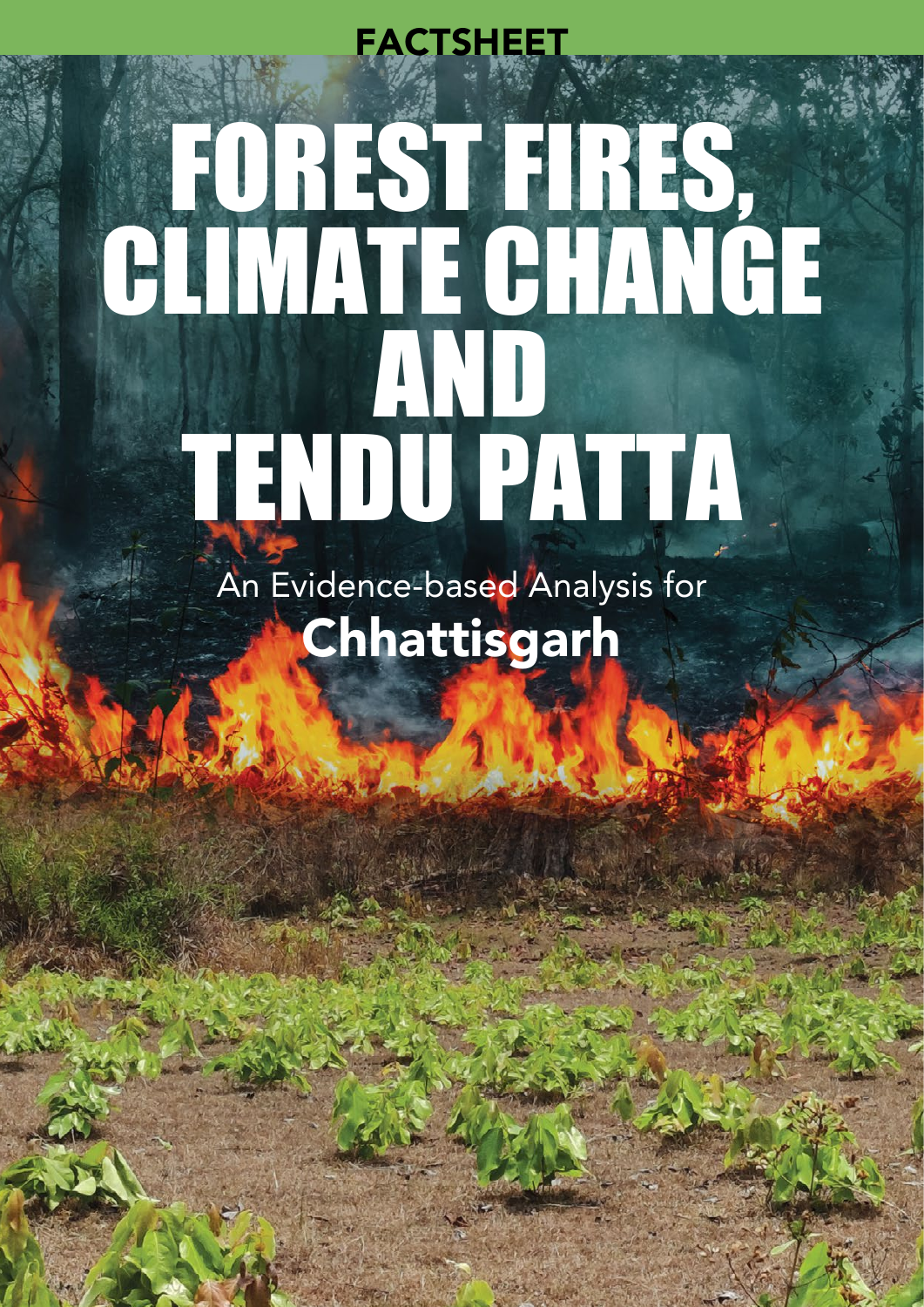## Forest fires – a vital concern for **CHHATTISGARH**

 $z_{\lambda}$ 

C<sub>HANGE</sub>

 $\mathbf{z}$  $\mathbf{u}$ 

- • Global temperature increase will exceed 1.5°C & 2°C during the 21st century, making extensive mitigation & adaptation action an urgent priority.
- Extreme weather events are becoming more frequent and intense – being closely witnessed by Chhattisgarh.
- The State Center for Climate Change is strengthening the state's commitment towards climate action given the high vulnerability of its population to climate change.
- The issue of increasing forest fire incidences needs to be addressed explicitly due to its circular relationship with climate change.

• Carbon sequestration benefits of forests are being threatened by rising degradation/forest fires.

 $\mathsf{u}$ s  $\rightarrow$  $\mathcal{F}$  $\dot{\delta}$  $\zeta$ 

- • Over 45% of Chhattisgarh's forest area is extremely to moderately fire prone.  $\hat{C}$ 
	- 38,106 forest fires were recorded in the state during the last forest fire season (Nov 2020-June 2021), third highest among the states.
	- While tracking & alert systems have improved, control & management remains inadequate.
- • Limited understanding of specific responsible factors (95% human-made) and restricting focused action.

## Tendu leaves & forest fires



Leaves of tendu or *Diospyros melanoxylon*  tree are widely used for making bidis.

>300,000 mt of tendu leaves are collected every year for producing >400 billion bidi sticks.

Uncontrolled fires are reported in the tendu areas, as there is a traditional practice of using fires to cut back the young exposed shoots of tendu plant and to injure its roots so that they may coppice and produce fresh, green, good quality leaves for bidi rolling.

The practice has no scientific validity and is prohibited by law and discouraged by the state, but is still widely practiced.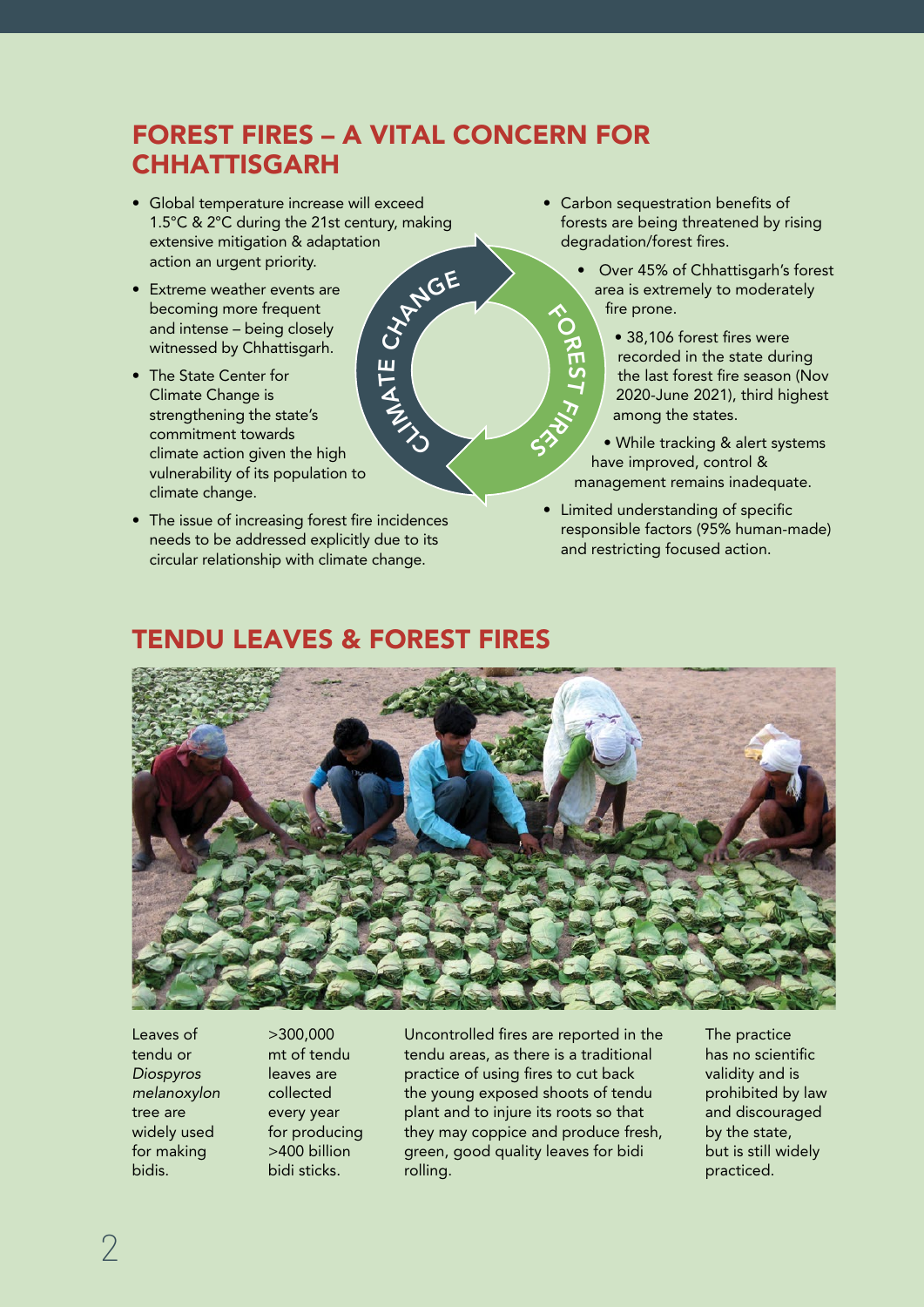## Exploring the tendu & forest fire linkage is important

- A prominent non-timber forest produce (NTFP) supported strongly by the state machinery – nationalized produce in Chhattisgarh since 1964
- **•** Chhattisgarh is the secondlargest producer of tendu leaves in the country, producing over 17 lakh standard bags annually (2017).

Tendu is used primarily to manufacture bidis, estimated to cost the nation ₹800 billion annually in illnesses and early deaths.

Significant contribution to forest health degradation, causing massive loss of flora and fauna and depletion of soil and water quality

### iFOREST Study Objective & Approach



- To establish linkages between collection of tendu leaves and forest fires
- To assess the impact in terms of burnt area & emissions

Focus on Chhattisgarh, Maharashtra & Odisha - 36 per cent of forest fires incidences, 35 per cent of tendu leaf collection





Utilize available satellite data on forest fires, vegetation type & emissions

Mix of mapping, spatial, statistical, modeling and back-of-theenvelope analysis tools

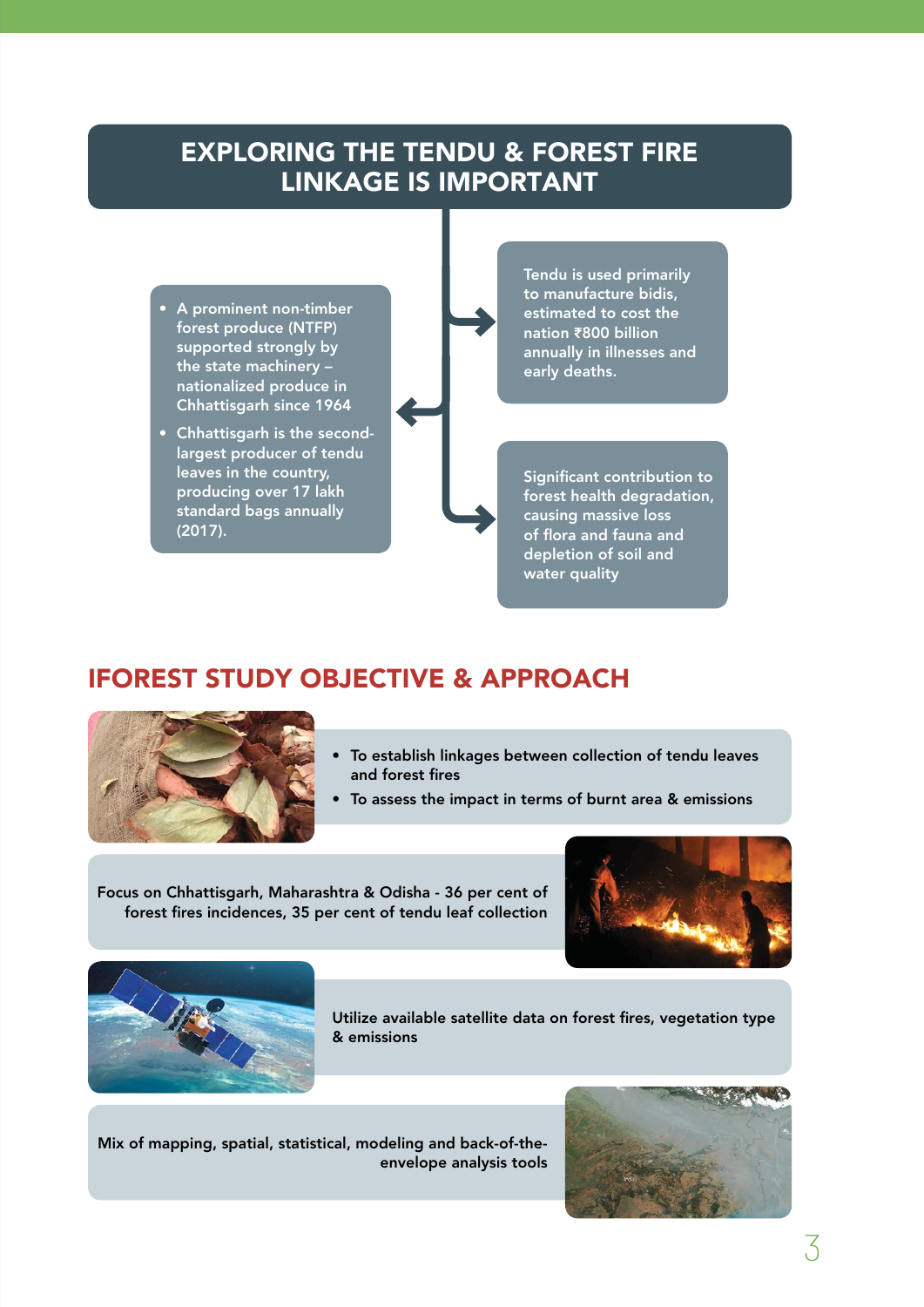## Result 1: Substantial overlap in tendu areas & forest fire points in Chhattisgarh







Source for forest fire points (FFPs): NASA's MODIS dataset

Source tendu sample points: P.S. Roy, S.P.S. Kushwaha, M.S.R. Murthy, A. Roy, M.C. Porwal, et al. 2012. Biodiversity Characterization at Landscape Level: National Assessment. Indian Institute of Remote Sensing, ISRO, Dehradun, India, ISBN: 81-901418-8-0

Tendu-linked FFPs observed to be fluctuating during the past decade, showing a decline around the mid-years (2013-2015) and then in 2020.



Tendu-linked forest fires during 2011-21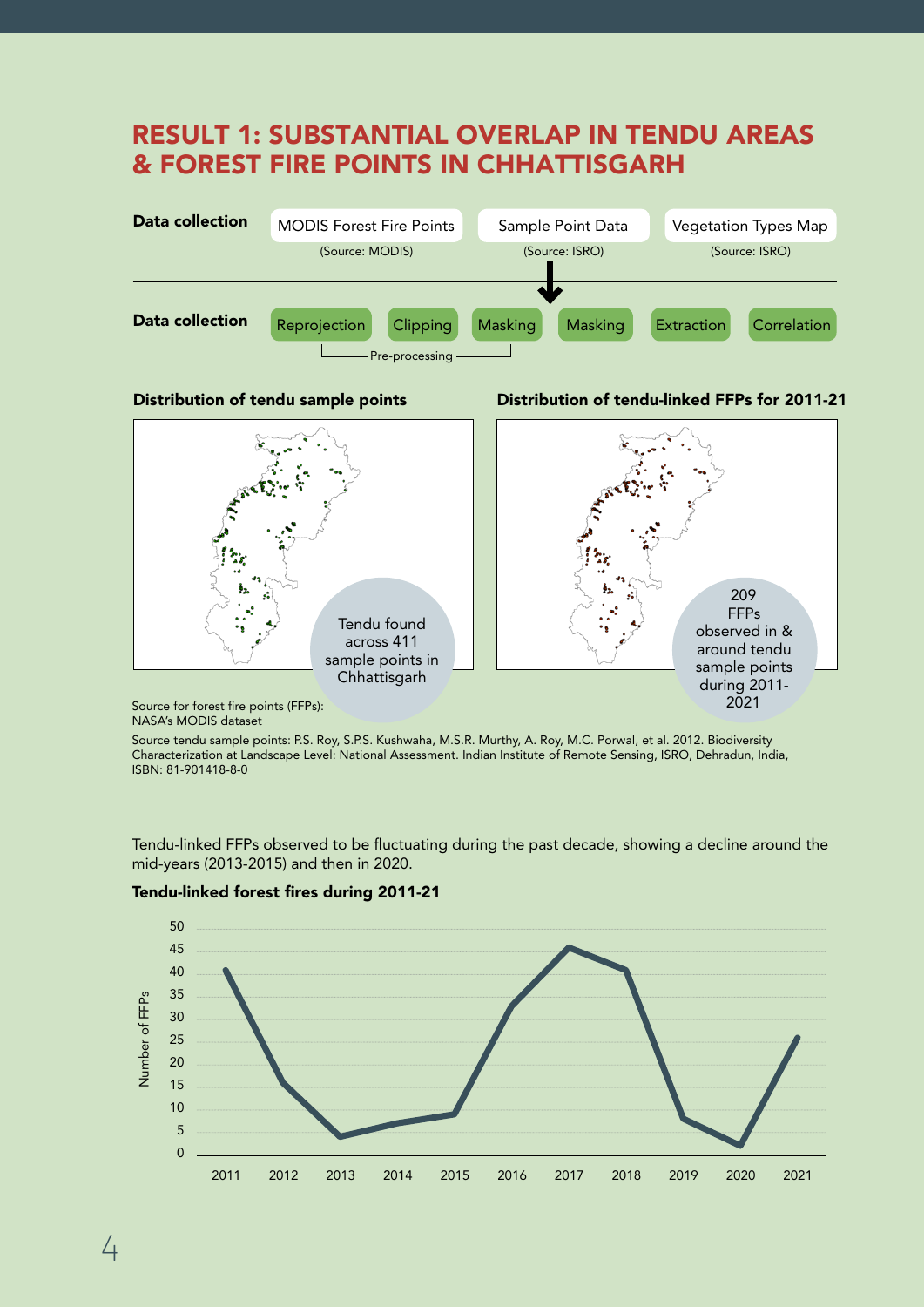Tendu-linked FFPs observed to be predominantly occurring in moist deciduous, Sal and teak mixed moist deciduous forest areas in Chhattisgarh.



#### Vegetation type associated with tendu-linked FFPs in 2011-21

## Result 2: Strong positive correlation emerging between tendu & forest fires

Correlation coefficient of over 0.7 for most years indicates tendu producing areas in Chhattisgarh appear to have a very high susceptibility to forest fires.



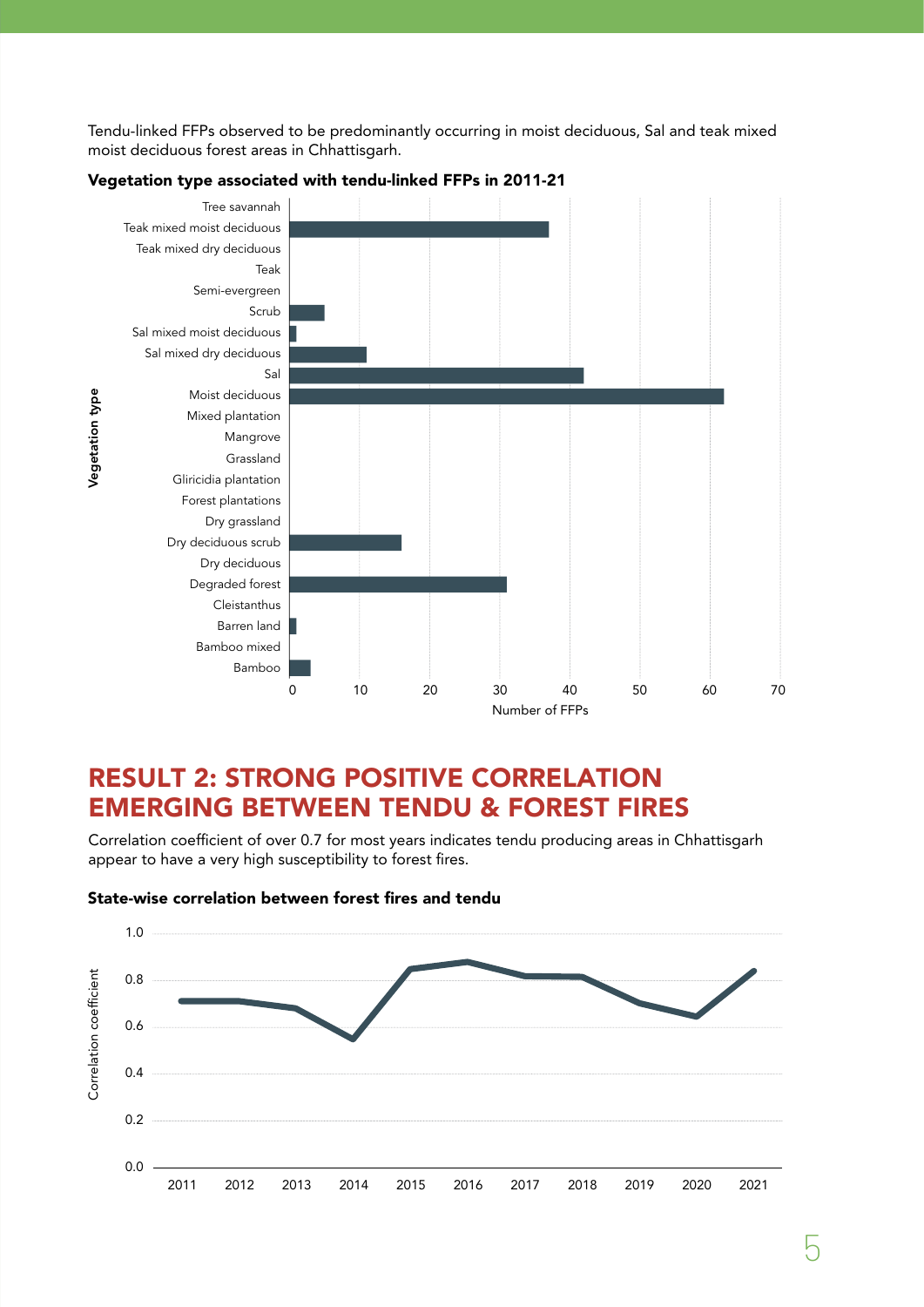## Result 3: Tendu-linked fires affecting vast tracks of land

- • Data from MODIS Burned Area Monthly Global; 500m resolution downloaded & clipped for 2011-21 for focus states
- Month-wise, state-wise burnt area index (BAI) distribution calculated

Total burn area due to forest fires in Chhattisgarh during 2011-21 is observed to be 15,217.5 sq km



- • Species distribution model (SDM) developed using Maxent model, tendu sample points & bioclimatic data (WorldClim)
- ROC curve and Jack knife test of variable importance conducted

SDM finds tendu to be located across 22,904 sq km ~ 38% of the state's forest land area

#### Burn Area Index during 2011-21 Potential species distribution of tendu



• Potential species distribution of tendu & BAI overlayed to calculate potential burnt area associated with tendu

Burnt area due to tendu-linked forest fires is estimated at 6,120 sq km for the 2011-21 period  $\sim$  40% of the state's total burn area for the period

#### Burnt area with respect to potential tendu distribution for 2011-21

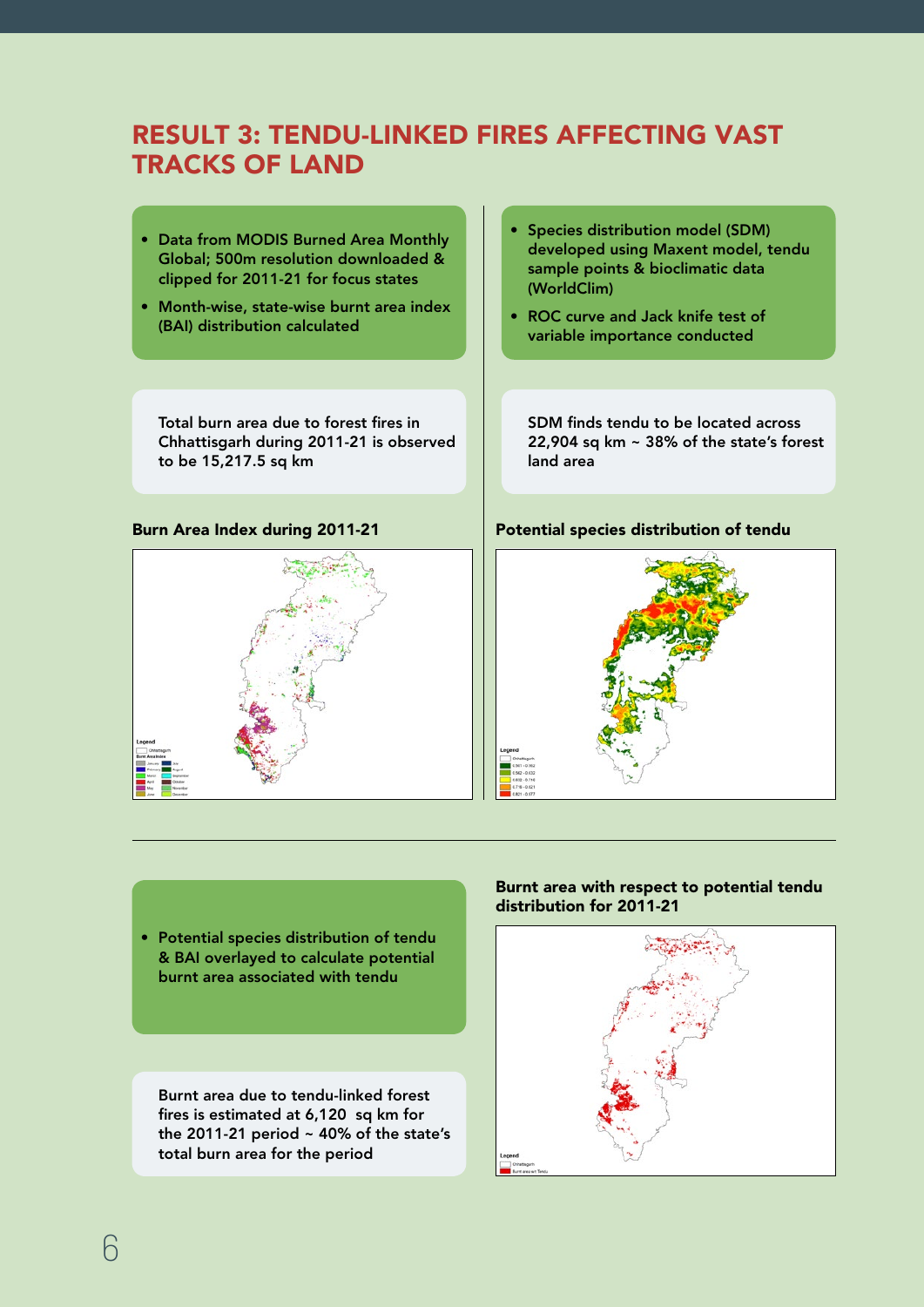

#### Year-wise, month-wise tendu-linked burnt area

Majority of the modeled tendu-linked burnt area is in March, April and May

2012, 2017 & 2021, ranging from 800 sq km to 1,300 sq km

## Result 4: Tendu-linked forest fires contributing significantly to emissions

6.4 million mt of  $CO<sub>2</sub>$  emissions, Equivalent to annual emissions by 2.6 million cars, dominated by tendu related fires in Chhattisgarh during 2021

Data & Methodology: CO emissions data from the TROPOMI on the Sentinel 5 Precursor (S5P) satellite, treated for background emissions, and clipped for tendu BAI for the three states. CO $_{\textrm{\tiny{2}}}$  estimated assuming modified combustion efficiency for forest fires with smouldering combustion for dry deciduous type of forest.

#### Estimated CO<sub>2</sub> emissions attributed to tendu-forest fires in 2021